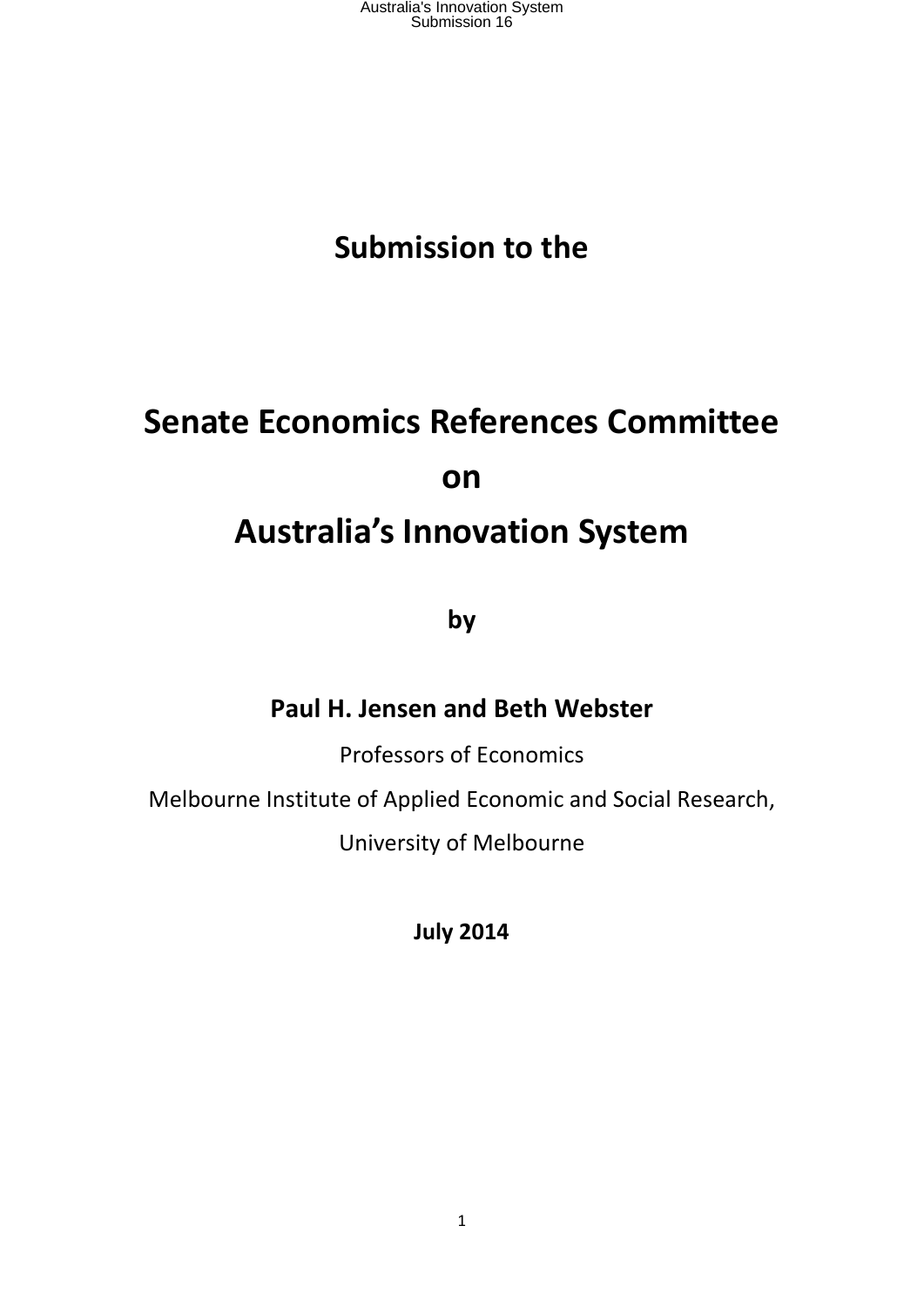#### **Introduction**

On 18 March 2014, the Senate referred the following matter to the Senate Economics References Committee for inquiry and report by the first sitting day of July 2015:

The challenges to Australian industries and jobs posed by increasing global competition in innovation, science, engineering, research and education, with particular reference to:

- (a) the need to attract new investment in innovation to secure high skill, high wage jobs and industries in Australia, as well as the role of public policy in nurturing a culture of innovation and a healthy innovation ecosystem;
- (b) the Australian Government's approach to innovation, especially with respect to the funding of education and research, the allocation of investment in industries, and the maintenance of capabilities across the economy;
- (c) the importance of translating research output into social and economic benefits for Australians, and mechanisms by which it can be promoted;
- (d) the relationship between advanced manufacturing and a dynamic innovation culture;
- (e) current policies, funding and procedures of Australia's publicly-funded research agencies, universities, and other actors in the innovation system;
- (f) potential governance and funding models for Australia's research infrastructure and agencies, and policy options to diversify science and research financing;
- (g) the effectiveness of mechanisms within Australian universities and industry for developing research pathways, particularly in regards to early and mid-career researchers;
- (h) policy actions to attract, train and retain a healthy research and innovation workforce;
- (i) policy actions to ensure strategic international engagement in science, research and innovation; and
- (j) policy options to create a seamless innovation pipeline, including support for emerging industries, with a view to identifying key areas of future competitive advantage.

In this submission, we will focus most of our attention on points b) and e), which relate to the mechanisms used to fund Australian scientific research. However, in the process of commenting on the Australian funding research system, we also cut across many of the other themes mentioned in the terms of reference.

We focus on the research funding issue for two reasons: first, we believe that scientific research is a fundamental building block for the Australian innovation system; and second, we believe that there is much that can be done to improve the current funding system. It's as important to think about *how* the research funds are allocated as it is to think about *how much* research funds are allocated. Part of the problem is that there hasn't been a systematic and rigorous appraisal of the mechanisms which characterise the Australian research funding system, so much of what we says rests on deductive logic and the small number of empirical studies that have been undertaken here. The 'science of science and innovation policy' is, however, an increasingly-important area of inquiry internationally and it would be desirable if a similar community of practice emerged in Australia. One way to stimulate this might be to provide greater access to unit-record data on funding applications and outcomes in Australia which could then be linked to researchers' outputs including graduate students, publications, patents, and the like.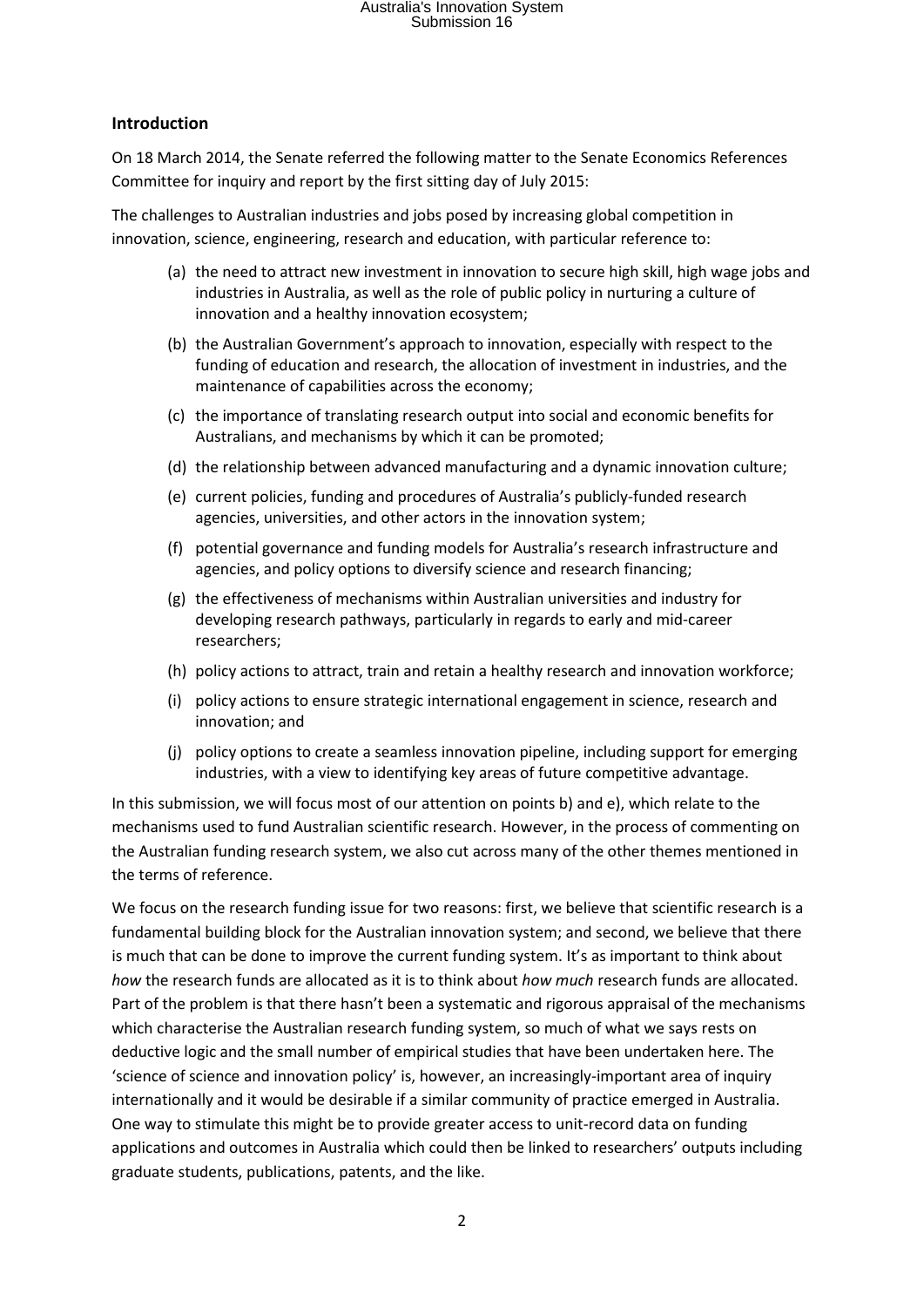#### **Background**

In recent years, there has been a barrage of criticism of the Australian research funding system including a number of serious attempts to try and reform it (e.g. the McKeon Strategic Review of Health and Medical Research in 2011). Despite all of this energy, it hasn't really lead to much meaningful change in the system: researchers are still frustrated at the inordinate amount of their time is taken up with preparing and reporting on competitive grants. Anecdotally, the majority of researchers see the system as arcane, overly-bureaucratic and wildly inefficient. And these concerns are being voiced by our leading researchers who have been successful in the existing system; they are not the sour grapes of those who have found it hard to win competitive grants. "Broken" might be too strong a description, but there seems little doubt that the system is ailing.

This submission provides some reflections on the system and some thoughts about how we might move forward. Much of this has been said before, but hopefully seeing it through a slightly different lens will add some value to the debate. It should also be noted that these reflections overlap: they are not discrete, mutually exclusive comments. Some are uniquely Australian issues while others are common to the funding schemes in most developed countries.

Let us start with the following position statement: if we are serious about improving Australian productivity – and this seems to be an issue which has bipartisan political support – we should recognise the enormous *potential* of our scientific research base and place it at the core of productivity policy. We say potential, because hitherto, Australian industry (both the for-profit and not for-profit sectors) has made poor use of our world-class research sector. Leading industrial economies, such as the US, Germany, Japan and more recently the UK, have extensive well-funded programs to promote the translation of new discoveries from science into industry and to engage the research community with real world problems.

Being serious about using research to promote productivity growth means we have to take a long, hard look at the way in which we fund scholarly research *and* engagement (by which we broadly mean the translation, extension and diffusion of new scientific knowledge). As a nation, we have done well when it comes to translating agricultural scientific research into farming practice, but we need to do more to embrace the importance of translation in all research domains. Of course, translation is more important in some domains than others – and some researchers are interested in basic rather than applied research – but this shouldn't detract from the importance of translation.

#### **Specific Issues**

In the following, we look at some of the biggest problems with the Australian research funding system. In doing so, we focus on improving the way we currently spend our research dollars, rather than whether or not we should increase the amount we spend on research. Pleading for the latter without understanding more about the former is misguided. Columbia University's Professor Ray Fisman recently stated that: "The way we spend those dollars will be *at least as important* as how much we spend" (Slate, January  $10^{th}$  2010, emphasis added). We couldn't agree more.

**Getting the incentives right**. Innovative research is arduous, risky and long-term. It almost never occurs as a simple progression from an idea to a proven, published result in 5 years. But the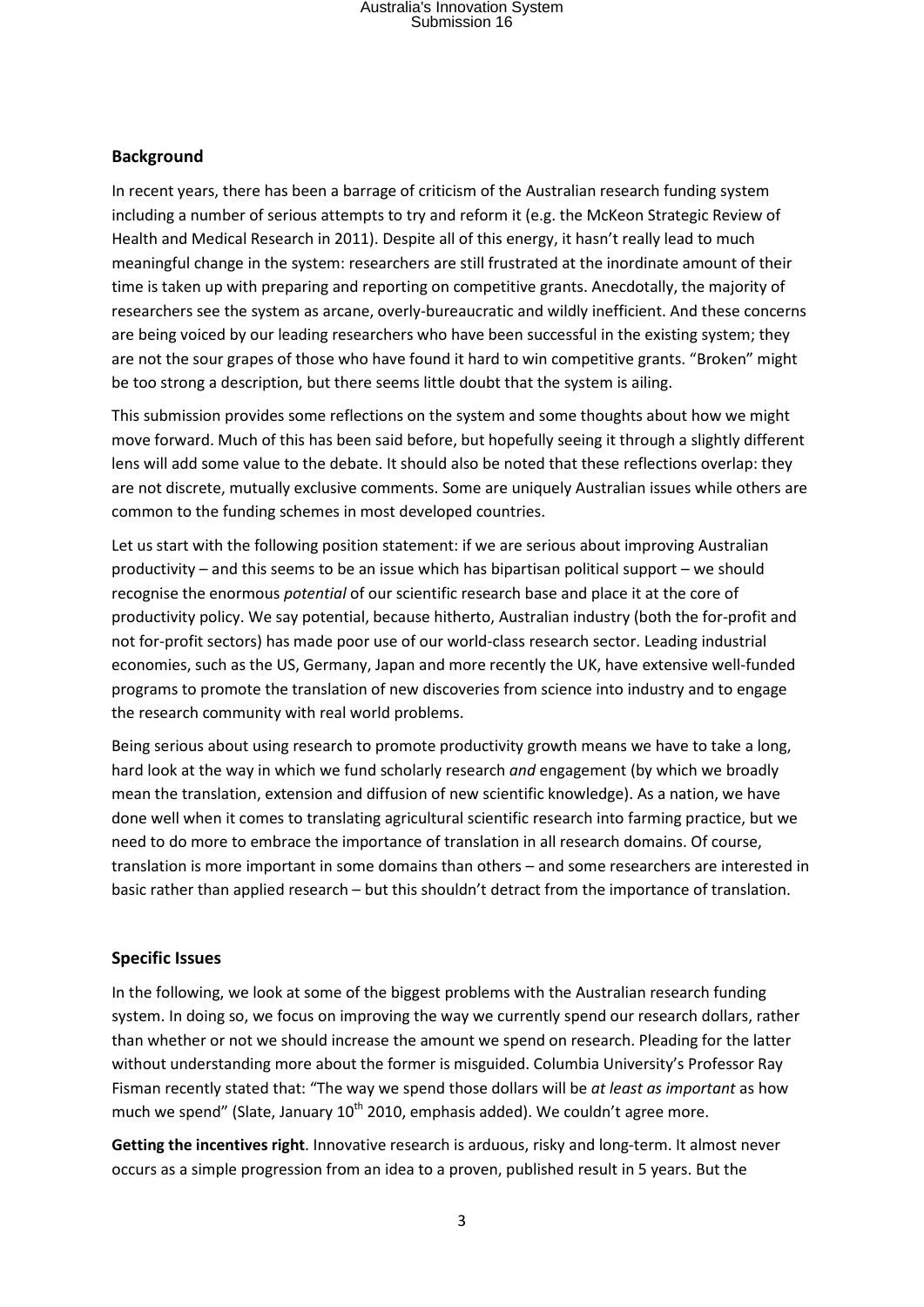incentives to do genuinely innovative (and therefore risky) research just aren't in the system. Instead we reward short-termism and incrementalism. Although the rules encourage "novel" research, it also has to be "achievable". The well-known game here is to have the research half done when you are writing an application, so that you can achieve these incongruous goals. But this is clearly the tail wagging the dog. Surely, we should be aiming to design a system in which the best ideas rise to the top, even if they are not yet proven to be correct (i.e. they really are *ideas*). Of course, in a perfectly functioning 'market for ideas', good ideas lead to top publications. But this is not a perfectly competitive market: it is riven with uncertainty and imperfect information. Our system needs to recognise and provide incentives for researchers to do the best possible work they are capable of.

In a provocative recent paper, Azoulay, Graff Zivin and Manso (2011) showed that incentives in grant systems matter. They compared outcomes from two very different funding schemes in the U.S. – the NIH and the Howard Hughes Medical Institute – and showed that the type of outputs vary markedly. The NIH requires long grant applications, is focused on the applicant's CV and wants to reward projects that are highly likely to succeed. On the other hand, the Howard Hughes Medical Institute embraces failure, focuses on the person not the project and provides the researcher freedom to choose how to allocate their time and effort. The paper showed that the Howard Hughes Medical Institute investigators produced high-impact articles at a much higher rate than a control group of similarly accomplished NIH-funded scientists. This indicates that incentives matter – long–term funding arrangements are more likely to produce big ideas which have a longer-lasting effect on the profession. In Australia, we spend about \$9 billion on research but have not even attempted to investigate the effects that incentives play in researchers' decisions about what they will work on. Much of the \$9 billion could be spent inefficiently (we simply don't know). A better way to allocate grants will enhance our ability to attract and retain the world's best researchers.

**Recognising research lags are getting longer**. There is also ample evidence that the age at which great invention occurs is rising over time. The most convincing evidence for this is provided by Jones (2011), who demonstrates that the age of great invention – as demonstrated by the age at which a scientist did the work which led to a Nobel prize – has been steadily increasing over time. This implies that it is getting harder and harder to get to the scientific frontier. But this change in the fundamental demographics of scientific research is not reflected in our funding system. Apart from the emergence of new schemes like the Discovery Early Career Research awards and the Future Fellowships there is no recognition of the fact that the research process is being drawn out over a longer period of time. In particular, there is virtually no increase in the length of research grants: apart from a few prestigious fellowships, the overwhelming majority of grant awarded are shortterm (say 3 years).

On top of this, researchers are under increasing pressure to publish their research in order to get tenure, promotion, improve their institution's ERA ranking, etc. The upside of this is obvious: researchers work harder in to order to demonstrate their suitability to be part of the profession. The downside of this is also pretty obvious: researchers tackle simpler, bite-sized research projects in order to get some papers published as quickly as possible. This effect is particularly pernicious for early-career researchers who are typically given 5 years after their PhD to prove that they are worthy of a tenured research position. It isn't until much later in your career – when the pressure to publish has diminished somewhat – that you have the luxury of tackling blue sky projects.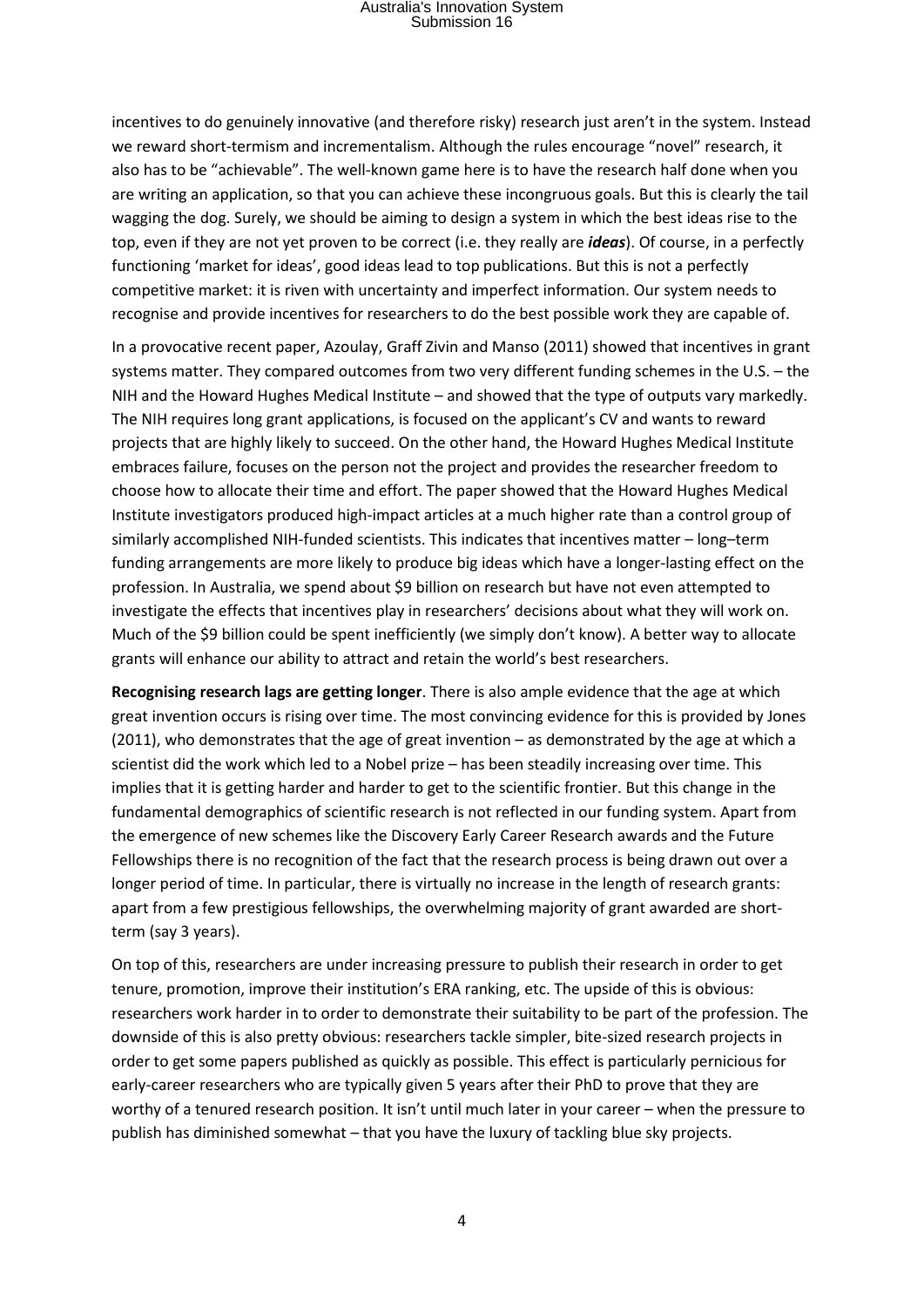**Keeping sight of the objective**. What matters is the *creation* and *transmission* of new knowledge, but we get obsessed with intermediate outcomes like the number of publications and the quality of the journal. If you reward publications, you may just get publications. Focusing on these metrics just leads to bean counting behaviour, not true scholarship. Current incentives in Australia reward academics for slicing their papers into the smallest publishable unit. This is the way to get tenure, promotion, bonuses, etc. But it is not what we really want: what we want is a system that promotes and rewards the discovery of real solutions to real problems; findings that are robust and reproducible. This may or may not be reflected in the number of A\* publications a scholar produces in a 5-year window. Academics in the UK are judged after senior assessors read each paper carefully and judge it on its merits (not just where it is published, which is a noisy indicator of the quality of the research).

To highlight the idiocy of the bean counting approach, recent Nobel Laureate in Physics Peter Higgs said he became "…an embarrassment to the department when they did research assessment exercises….Today I wouldn't get an academic job. It's as simple as that. I don't think I would be regarded as productive enough" (Higgs, quoted in The Guardian 7 December 2013). So, great scholars are potentially being left out in the cold because of an undue focus on short-term intermediate outcomes rather than long-term quality of scholarship.

**Efficient peer review**. It maybe the best system available, but we have made things so bureaucratic (and costly) to administer that the costs seemingly outweigh the benefits. The bottom line is that the current system is noisy and expensive. By noisy, we mean that there is randomness in the decisionmaking process. Graves, Barnett and Clarke (2011) demonstrate using NH&MRC grant applications that the cost per proposal is about \$18k. About 4 in 10 applications are *fundable*: that is, looking at the probability distribution function of possible total scores based on the actual set of scores each application received from 4 assessors. However, only 2 in 10 was actually funded.

There has been a lot of interesting proposals put forward recently which attempt to improve the efficiency of the grant system, while retaining the integrity of peer review. For example, Graves, Barnett and Clarke (2011) advocate a system that is noisy and cheap (which is much better, after all, than one that is noisy and expensive): simply undertake some triage on all applications to determine the top and bottom x% (which is relatively easy to do) and then randomly allocate funds to the remainder. Of course, there are obvious objections to this 'anti-meritocratic' approach of handing out funds randomly. But if you take their results above at face value (and assume that it occurs in the ARC system as well as the NH&MRC system), this is roughly what happens now. And the proposed approach would be much cheaper to administer than asking experts to referee the proposals and then congregating the College of Experts to consider their final verdict.

Another provocative proposal put forward is to allocate a certain amount of money to all researchers with an obligation to pass on a portion (say 50%) to others (e.g. Bollen 2014). This would effectively enable researchers to allocate money to other researchers who they thought were doing good work. This makes some sense: research dollars will naturally flow (on balance) to good scholars and it will provide an incentive to academics to do more to promote the work they are doing. And it accommodates the fact that researchers can continue to work on new ideas as they bubble up during the course of the research (which is the way science actually happens) rather than be forced to try and *ex ante* write out exactly the way their research will pan out in order to attract more funding to continue their work.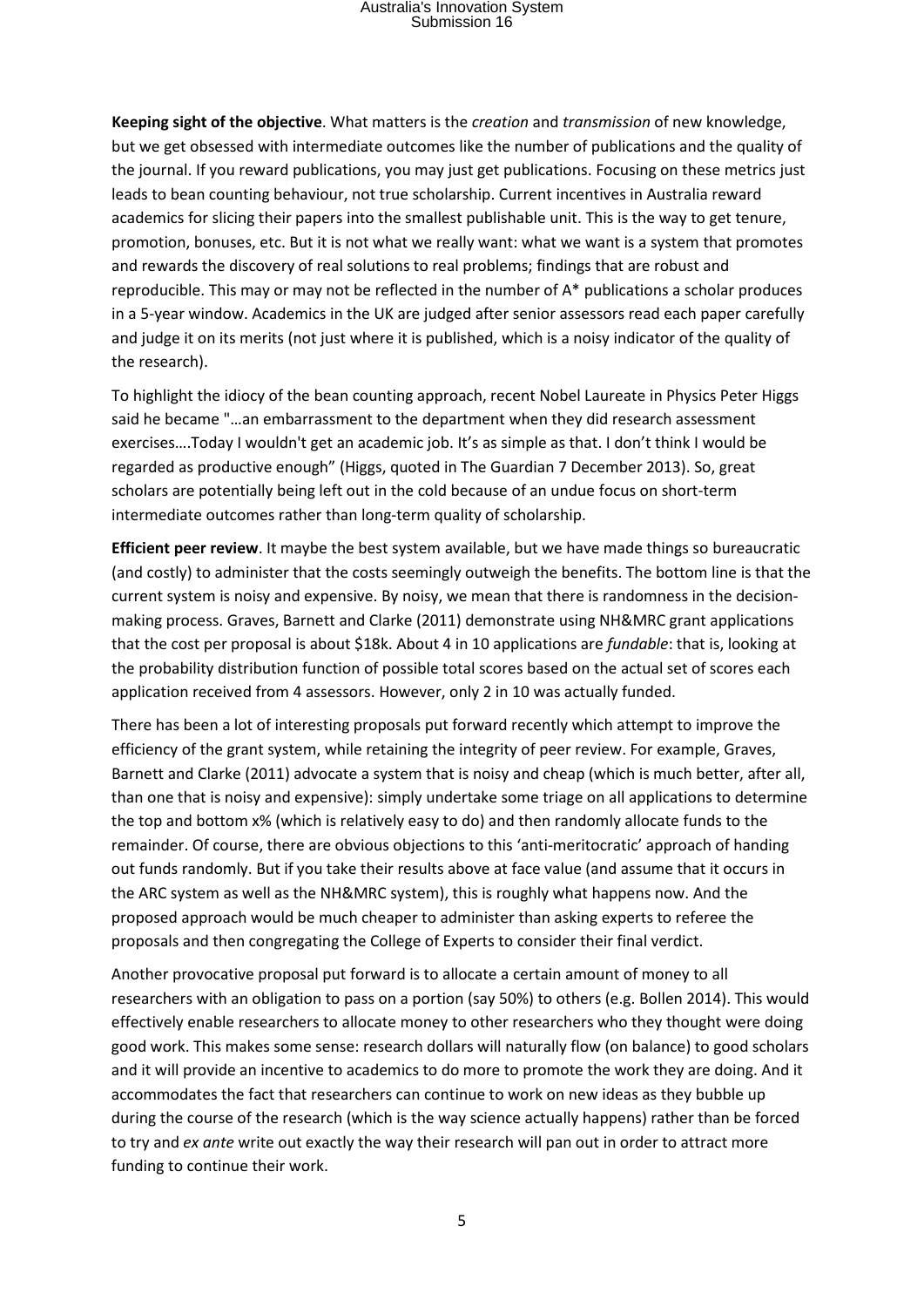Again, this proposal is not without its problems – it has overtones of nepotism (or at least cronyism) and it's not clear how money flows would be administered – but these could potentially be overcome (e.g. 'donations' to other scholars could be anonymous). The bigger issue to note is that these proposals reflect the growing concern about the current system amongst the research community and we should not shy away from difficult conversations that we need to have in order to improve the efficiency of the current funding system.

**Opportunity costs**. One of the big problems with the current system is the amount of resources required to apply for grants, review/assess grant applications and report on completed grants. Alltold, this is an enormous burden on the system and one which takes researchers away from their main function: to do research! Recent survey estimates indicates that this is extremely expensive in terms of both time (550 years for [NHMRC Project Grants](http://www.nhmrc.gov.au/grants/apply-funding/project-grants) in 2012) and money (AUD\$66 million in salary costs of the investigators, not including assessors) (Herbert, Barnett and Graves 2012). The opportunity cost of this is extraordinarily high since these researchers have spent 10-20 years of their career (in expensive formal and informal training) only to then spent the most productive time of their career away from 'the bench' (i.e. not actually doing research but filling out paperwork).

**Understanding why collaboration matters**. Much alarm has been spread through the system about the low level of collaboration between university and industry in Australia. In fact, in a recent speech, Minister McFarlane recently said: "I was shocked to see statistics the Chief Scientist provided about Australia's business collaboration with higher education or public research agencies. We ranked 33rd. We need to do better for our economy to continue to grow" (Science meets Parliament,  $14^{th}$  March 2014). To be clear, this does seem to be an issue for Australia and further emphasis should be put on enhancing university-industry collaboration. But it is equally alarming that there isn't more discussion about *why* such collaboration matters. Collaboration is not important, in and of itself: it is a means to an end.

One reason collaboration may matter is because it speeds up the process of diffusing knowledge (once created) to industry. But whether this is true or not is an empirical question that we don't know the answer to, despite the numerous reviews that have been conducted on the CRCs and the like. There have been no large scale statistical studies – using a control group to construct a counterfactual – of the impact of CRCs on firm performance. This general point about the lack of awareness about the systematic effects of government intervention on innovation policy was made by Ben Bernanke when he noted: "Unfortunately, economists know less about how best to channel public support for research and development than we would like…" (May 16, 2011 "Promoting Research and Development: The Government's Role", Conference on "New Building Blocks for Jobs and Economic Growth," Washington, D.C.).

So, more needs to be done to understand how collaboration with universities affects knowledge diffusion and firm/industry performance (in terms of productivity, sales growth, and/or exports). Much the same could be said for other dimensions of collaboration including cross-institution, crossdisciplinary, cross-country and cross-cultural collaboration. These are probably good things to promote, but let's do it in a more reasoned and rigorous fashion. Let's move on beyond anecdotes to reproducible evidence.

**The importance of knowledge diffusion**. Recall that the objective for research academics is the *creation* and *diffusion* of knowledge. Broadly speaking, there are two dimensions of diffusion: within the academic community and outside the academic community. For some researchers – for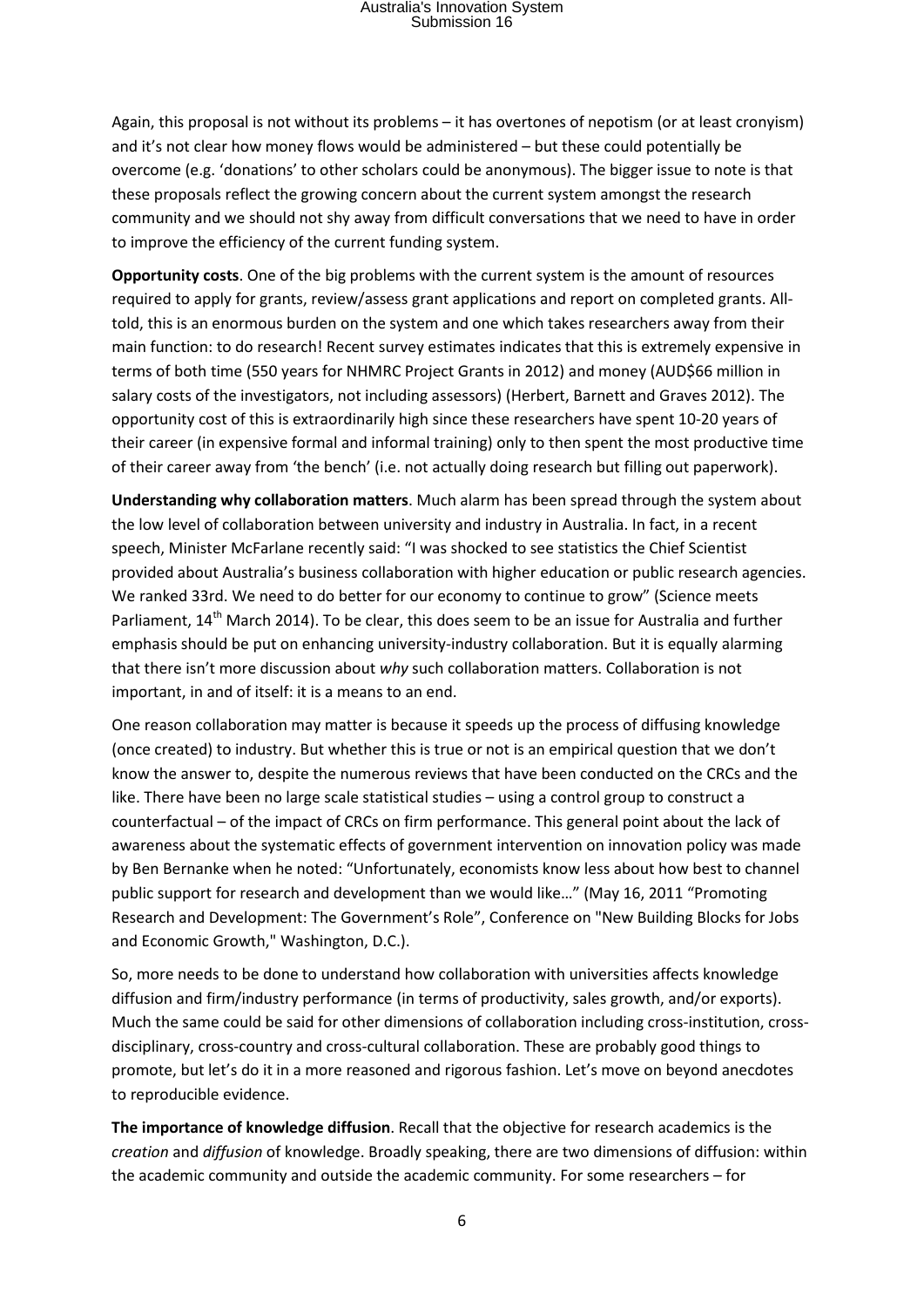example, those working in very abstract, esoteric fields – only the former matters. And we do a pretty good job at providing resources for academics to communicate with each other via conferences, workshops, journal publications, etc. For other researchers – e.g. most of those people (though not all) working in social and applied sciences – translation of their research into practice matters. For these researchers, it isn't enough to simply come up with brilliant research: they typically want to see that once a problem they have been working on has been solved, the solution is implemented in practice (either by industry or by government).

The problem is that aside from a few schemes – like the NH&MRC Development Grants and the ARC Linkage and ITRP Grants – there is insufficient emphasis of the importance of external knowledge diffusion in the existing funding system. The academics who do external knowledge translation work do it on the smell of an oily rag because they are passionate about it, not because it pays to do so. Some enlightened institutions support this type of work via promoting academics (partly) on the basis of their engagement/impact activities – we are lucky enough to work at one such institution – but it is a day-by-day proposition which isn't financially supported. This needs to be looked at if we are to provide the right incentives. Not all researchers are interested in doing translation work – and nor should they be – but it does appear important to provide incentives for those who are interested in doing this important work. Otherwise, we can be sure to continue to under-invest in putting our new discoveries into practice.

**Acknowledging the full cost of research**. Most research grants don't pay the cost of the chief investigator's time, which is a huge problem for scholars in research-only environments. In other words, the funders rely on the fact that chief investigators are working in teaching positions which can then be used to cross-subsidise their involvement in research. When they do pay for personnel (research staff, support/technical staff), they don't pay the *full-cost* of employment, rather they just pay the salary component plus on-costs. But this means that the universities have to find some way to cover the other overhead costs (administration, marketing, office space, computers, etc.). Again, this relies on the university being able to cross-subsidise its research activities (normally from teaching). If stand-alone research institutes are going to flourish in our university system – and there are definitely good grounds to argue that we should have specialised research-only institutes in more than just the medical sciences – we need to recognise their needs and address this shortcoming in the funding rules.

**Specialisation in research**. There are many domains where equity is an important consideration in the allocation of resources, but research isn't one of them. The notion that every university should get its fair share of the research pie seems to run counter-productive to the very notion of research excellence. In the US and the UK, they don't share the research resources around; they are highly concentrated in a small number of outstanding institutions (say 6 or 20 respectively). Concentration is desirable for three reasons:

- i) frontier research is extremely difficult and only a small proportion of researchers are capable of doing it, and we should give them adequate resources;
- ii) frontier research relies on both economies of scale and scope, which means that there are efficiency gains from having large groups of world-class researchers co-located (in other words, spillovers are large); and
- iii) frontier research often requires access to expensive and specialised equipment. Australia may only need one type of each piece of equipment.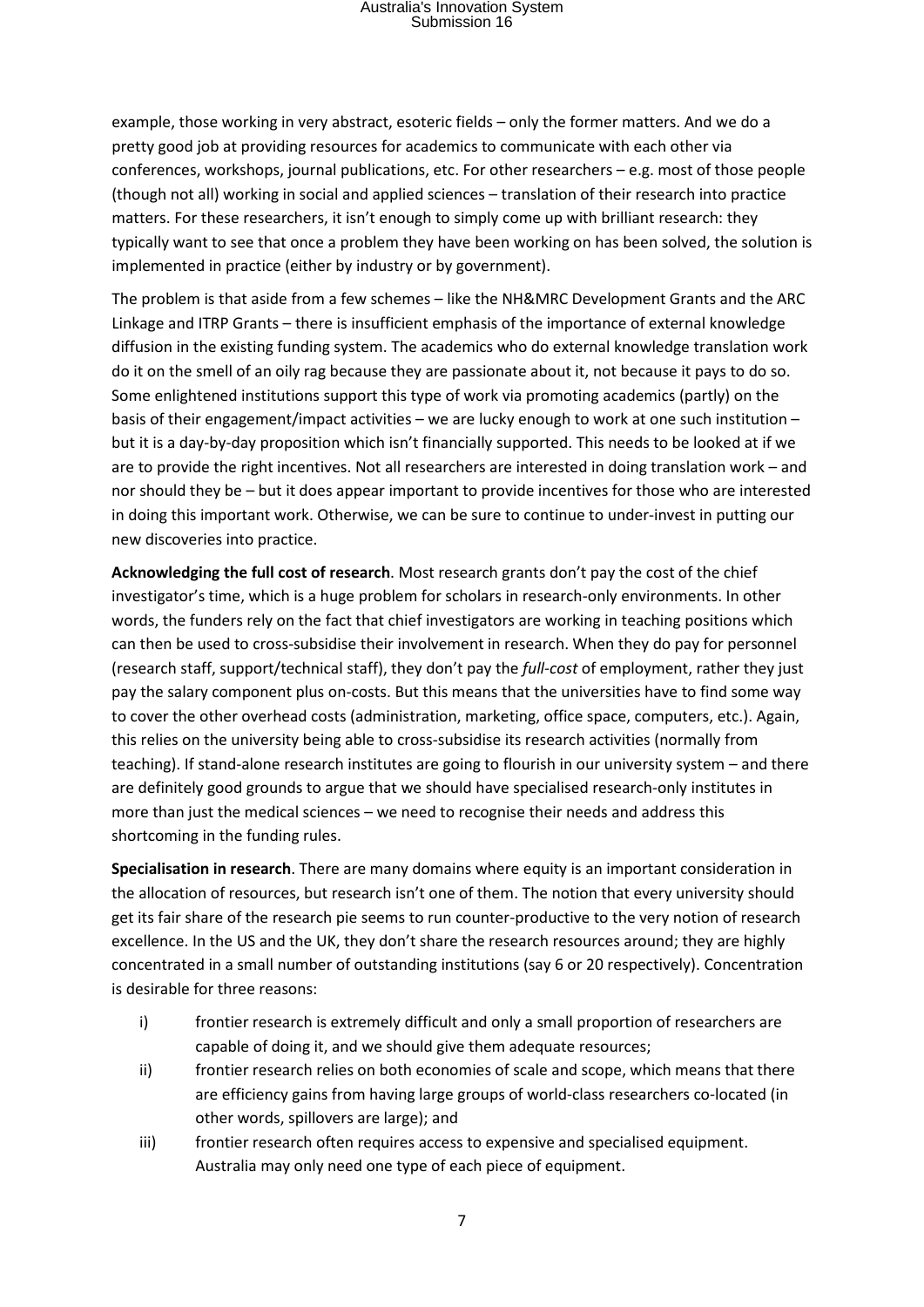This is not to argue that the existing large research-intensive universities should necessarily get larger and more research-intensive. There is a compelling argument to making some smaller, regional universities (e.g. in Far North Queensland, Tasmania) centres of research excellence in fields like marine science or mining. However, the current notion that every university should aspire to being excellent in every research fields seems misguided.

#### **Some Concluding Remarks**

Trying to pull these issues together into a coherent set of policy implications is difficult. There is obviously a lot of critique in there, but not much in the way of concrete solutions. The reason for this is simple: we are still really quite ignorant about what works – and what doesn't work – when it comes to effective research funding mechanisms. We need to sort this out before we can make any convincing arguments to modify (and improve) the existing system. On this issue, there is a lot we can do to improve the situation.

One major obstacle to moving forward on this is the lack of a community of practice in Australia around what has become known as the 'science of science and innovation policy' (where 'science' means both the social and physical disciplines). The US has seen the emergence of a nascent 'science of science and innovation policy' program in recent years. This project, spearheaded by Julia Lane is supported by National Science Foundation (NSF) funds and is starting to generate interesting new insights (see Bertuzzi and Lane 2011; Weinberg et al. 2014). But in Australia, this has been slow to take seed. We should do more to promote the evaluation of mechanisms designed to improve our national innovation system, starting with a commitment to build the type of data infrastructure required for social scientists to evaluate the effectiveness of different policy interventions.

Although it comes as somewhat of a surprise to most people, it is true that academics have deep understanding of their own experiences with the research funding system, but not much of an understanding of the overall workings of the system. That is, they have anecdotal evidence but not systematic evidence of 'what works'. We need to move beyond the idea of throwing 3% of GDP at the research system and waiting 25 years for a miracle to occur, which is a crude (but fairly accurate) summation of the current system.

We would be happy to discuss these issues with the Senate Economics References Committee at any stage.

Regards,

Professor Paul H. Jensen University of Melbourne Professor Elizabeth Webster University of Melbourne

#### **References**

Azoulay, P., Graff Zivin, J. and Manso, G. (2011). 'Incentives and creativity: Evidence from the academic life sciences', *RAND Journal of Economics*, 42(3), 527-554.